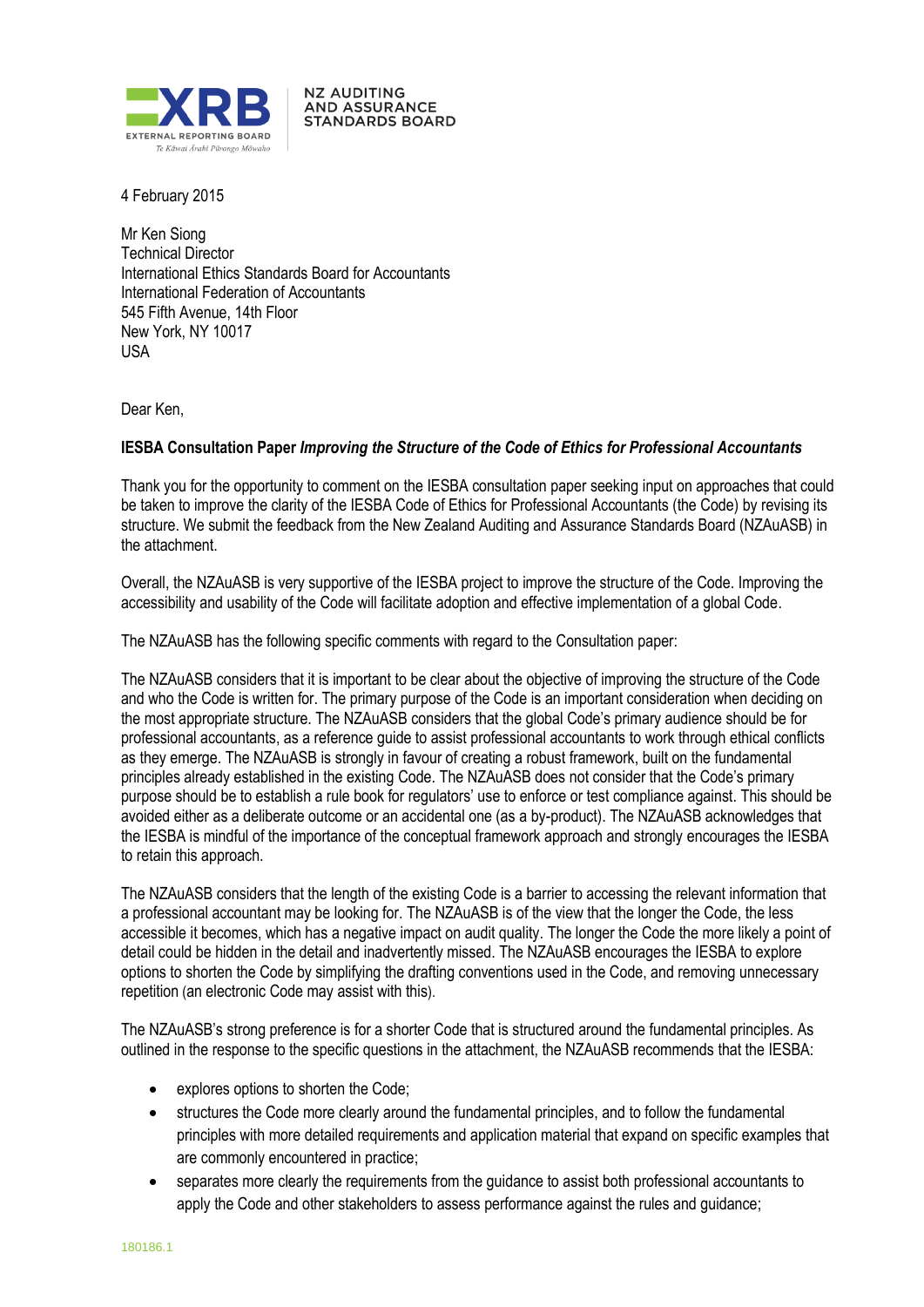- strives to use plain English to improve the readability of the document; and
- continues to pursue the development of an electronic Code as part of the restructuring exercise.

In formulating this response, the NZAuASB sought input from New Zealand constituents by way of an invitation to comment placed on the NZAuASB website with an accompanying notification sent to subscribers. The NZAuASB has also drawn from previous research conducted in New Zealand when previously developing a standalone New Zealand Code of Ethics (which has now been withdrawn in favour of the IESBA Code).

Should you have any queries concerning our submission please contact either myself at the address details provided below or Sylvia van Dyk (sylvia.vandyk@xrb.govt.nz).

Yours sincerely,

Tony De

**Tony Dale CEO – External Reporting Board** Email: tony.dale@xrb.govt.nz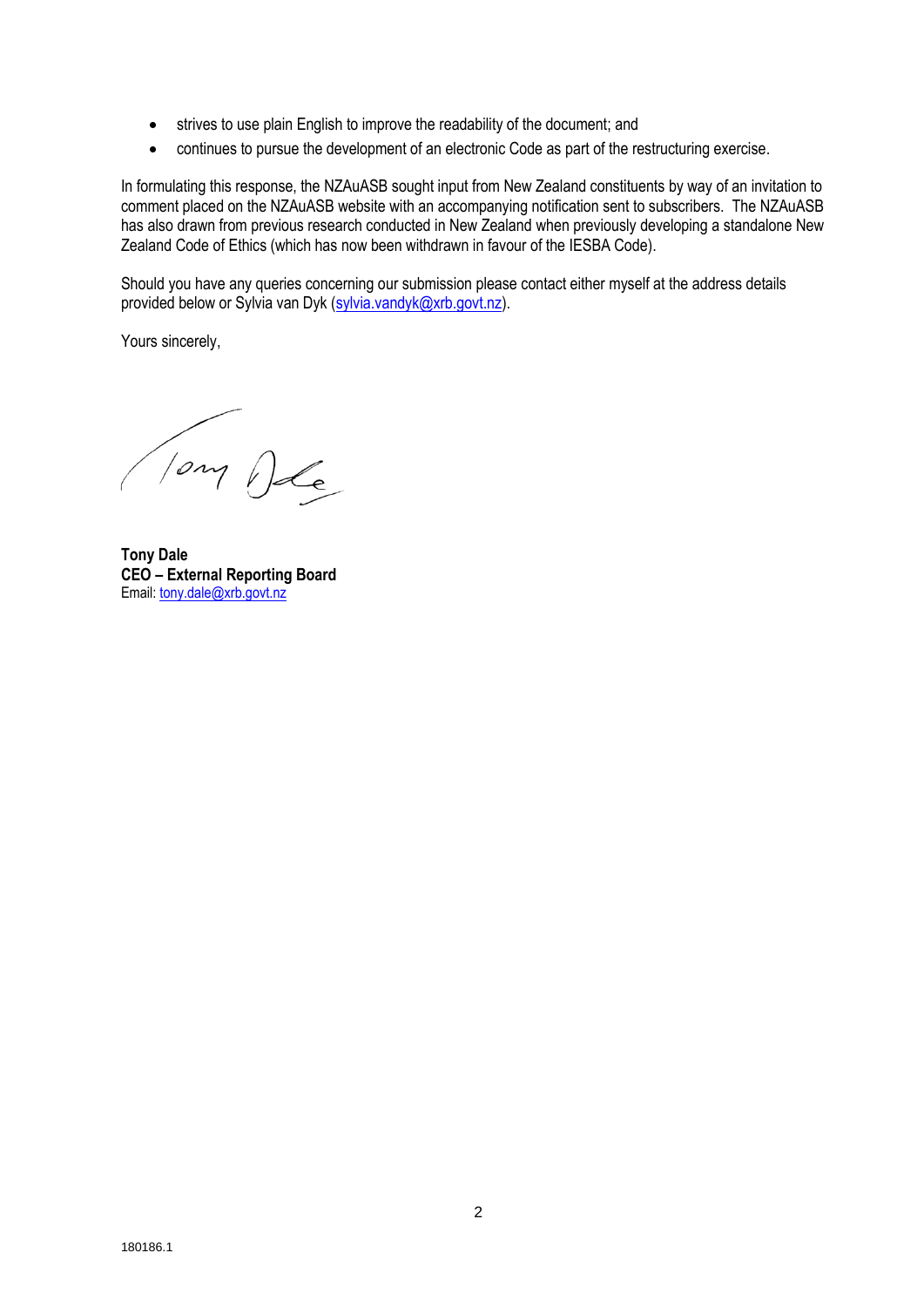# **Submission of the New Zealand Auditing and Assurance Standards Board**

**IESBA Consultation Paper** *Improving the Structure of the Code of Ethics for Professional Accountants*

## **I Schedule of Responses to the IESBA's Specific Questions**

#### **General Provisions**

### *1. Do you believe that the approach outlined in this Consultation Paper, as reflected in the Illustrative Examples, would be likely to achieve IESBA's objective of making the Code more understandable? If not, why not and what other approaches might be taken?*

### Response:

The NZAuASB considers that the IESBA is moving in the right direction but that the approach outlined in the consultation paper does not go far enough. The NZAuASB continues to have concerns about the accessibility and understandability of the Code structured in this manner, as explained below.

#### *Requirements that address threats should be linked more clearly to the fundamental principles*

The NZAuASB is supportive of the approach to structure each section to cover the purpose, then the requirements and then the application and explanatory material. The NZAuASB considers that the proposed Code structure could be further improved by continuing to use that approach, but to structure the requirements and application material more directly around the fundamental principles. For example, the illustrated examples do not clearly link all the specific requirements and examples of threats and guidance to a relevant fundamental principle. Rather, the requirements and guidance are split amongst Part 1, Part II, Part III and Part IV. This makes the Code more cumbersome and less coherent, with a risk that a user may not consider all relevant material in the Code.

In order to promote a robust principled approach, as opposed to a rules, tick box approach, the NZAuASB recommends structuring the Code around the fundamental principles. The NZAuASB considers that a "Code on a page", a one page overview of the fundamental principles should be at the front of the Code. This would provide a reference point and could form the contents page of the Code, if structured around the fundamental principles. Each fundamental principle could then have its own "chapter" or "section" and the requirements and application material could be grouped and included under the most relevant fundamental principle, rather than by the group of professional accountant to which it applies. (In a paper Code, requirements that only applied to one group of professional accountant could be listed under a heading, but in an electronic Code, requirements that were not applicable could be hidden). Instead of numbering the sections, the sections should be called by the fundamental principle, which again reiterates the importance of the principles. (For example, instead of the independence sections being referred to as section 290, they would simply be referred to as the Independence section).

The NZAuASB notes that the IESBA has applied this principle to some extent in the illustrative example in section 120 on Objectivity, but instead of including all the requirements relating to threats to Objectivity, some of the requirements and guidance material are included elsewhere in the Code. For example, the illustrative example on Objectivity includes two requirements relating to specific threats to Objectivity. The requirement in 120.004 requires the professional accountant to determine if there are threats to compliance resulting from having interests in, or relationships with a client or its directors, officers or employees. There are a number of business relationships that are specifically not permitted but these are included elsewhere (in section 420) that deals with Business Relationships. It would be more useful to include these requirements (and the application examples) in the section relating to Objectivity, as they are directly linked to threats to Objectivity and supplement each other.

The independence requirements should also be more clearly linked to threats related to Objectivity. For example, paragraph 120.008 under Application guidance refers to specific guidance on independence requirements in parts IV and V. The NZAuASB considers that there should be a specific requirement in the section relating to Objectivity that professional accountants undertaking assurance engagements should be independent of the entity and the subject matter on which they are reporting, instead of only referring to the independence requirements in the application material.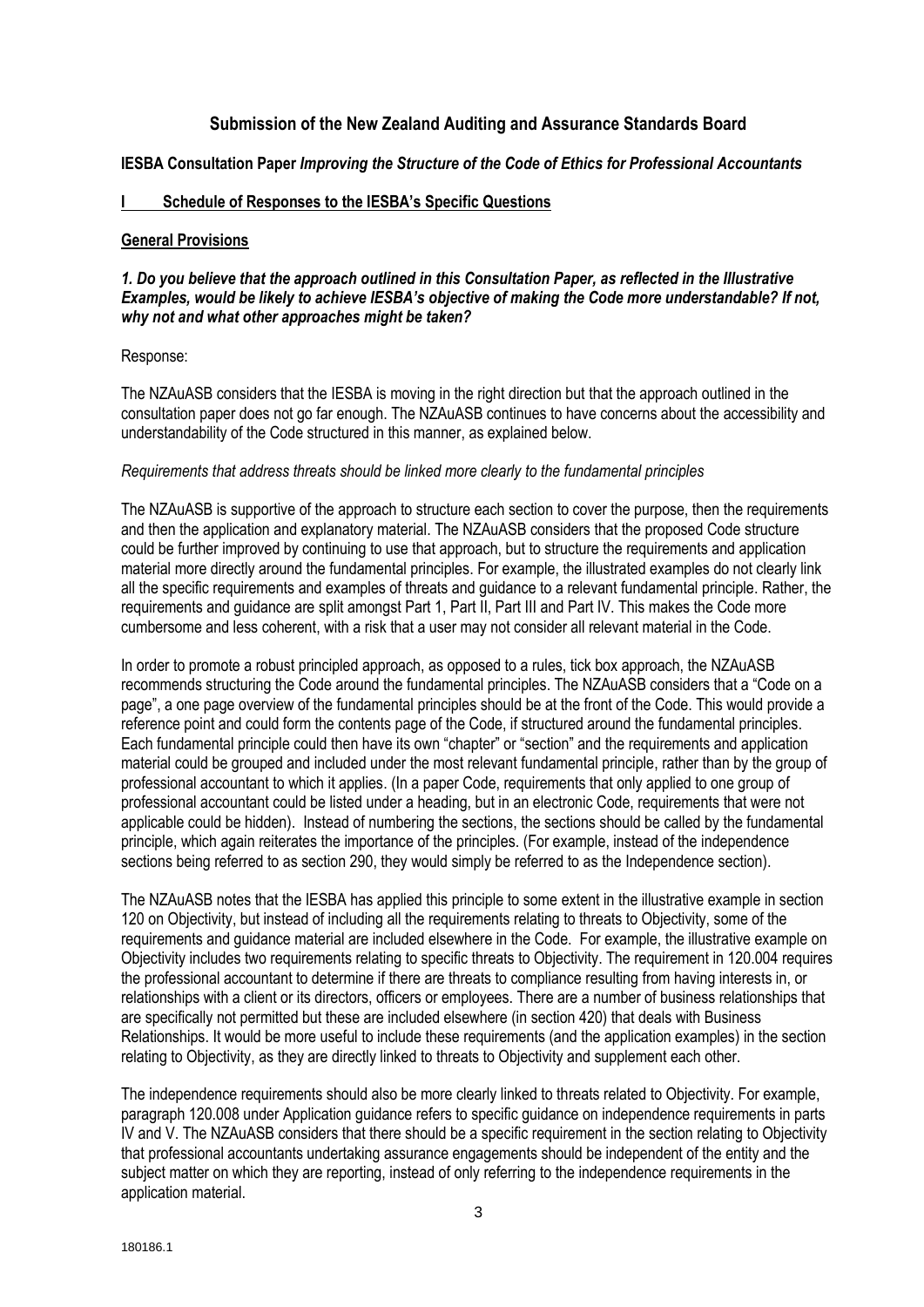To further improve the overall usability of the Code the NZAuASB recommends that the IESBA considers the following:

- options to reduce the length of the Code. The longer the Code the less accessible it becomes and the more likely that a small item hidden in the detail to be missed. This will all have a negative impact on quality. One way to reduce the length is to remove unnecessary repetition - use of an electronic Code would largely avoid the need for repetition;
- structuring the Code around the five fundamental principles that form the basis of the behaviour expected from all professional accountants;
- supporting each fundamental principle with the specific requirements that prescribe aspects of professional and ethical behaviour expected, and that are mandatory for all professional accountants, with some requirements to be applied differently depending on whether a professional accountant is in public practice or employment, which can be differentiated by use of a heading in a paper code, but which could be hidden or shown as relevant to the reader of an electronic code; and
- supporting the requirements relating to each fundamental principle with guidance on the application of the requirements, and guidance on threats to compliance created by certain circumstances and possible safeguards.

# *Distinguishing requirements from guidance should be further improved*

The NZAuASB further considers that it would be helpful to better distinguish requirements from guidance in the Code. The NZAuASB has the following suggestions when making this distinction:

- The NZAuASB recommends that explicit prohibitions should not be buried in the application material. For example, draft 420.007 provides examples of close business relationships. These relationships would be prohibited by 420.005 if the financial interest is material or the business relationship is significant. The NZAuASB recommends that any specific permissions or prohibitions should be made explicit in the requirements section.
- Make the "shall" statements as clear as possible, avoiding any double negatives, for example, instead of saying "Neither a firm nor its network …..shall have a close business relationship" it would be preferable to say "The firm, its network…shall not have a close business relationship….

### *Differentiation between 'audit and review' and 'other assurance engagements'*

- Another option previously explored by the task force was to relook at the need to separate section 290 (applying to audits and reviews) and section 291 (applying to other assurance engagements). Combining these sections would significantly reduce duplication and the length of the Code. The IESBA previously approved the split to provide more direct and understandable guidance for those who perform only audits or reviews.
- The NZAuASB considers that there are benefits to keeping the independence requirements applying to all assurance engagements (not separating the Code between section 290 and section 291 as currently done). This would reduce the length of the Code significantly and eliminate a large amount of duplication. The restructured Code could start with assurance as a base, i.e. paragraphs that apply to all assurance engagements then add as a separate layer additional requirements for audits and reviews which also requires a separate layer of additional requirements for audits and reviews of PIEs. In the paper Code this could be done by use of headings. In an electronic Code, only relevant requirements could be shown.
- One difficulty identified by the IESBA task force with combining section 290 and section 291 is that there are a few areas where the assurance requirement only applies to other assurance engagements, and not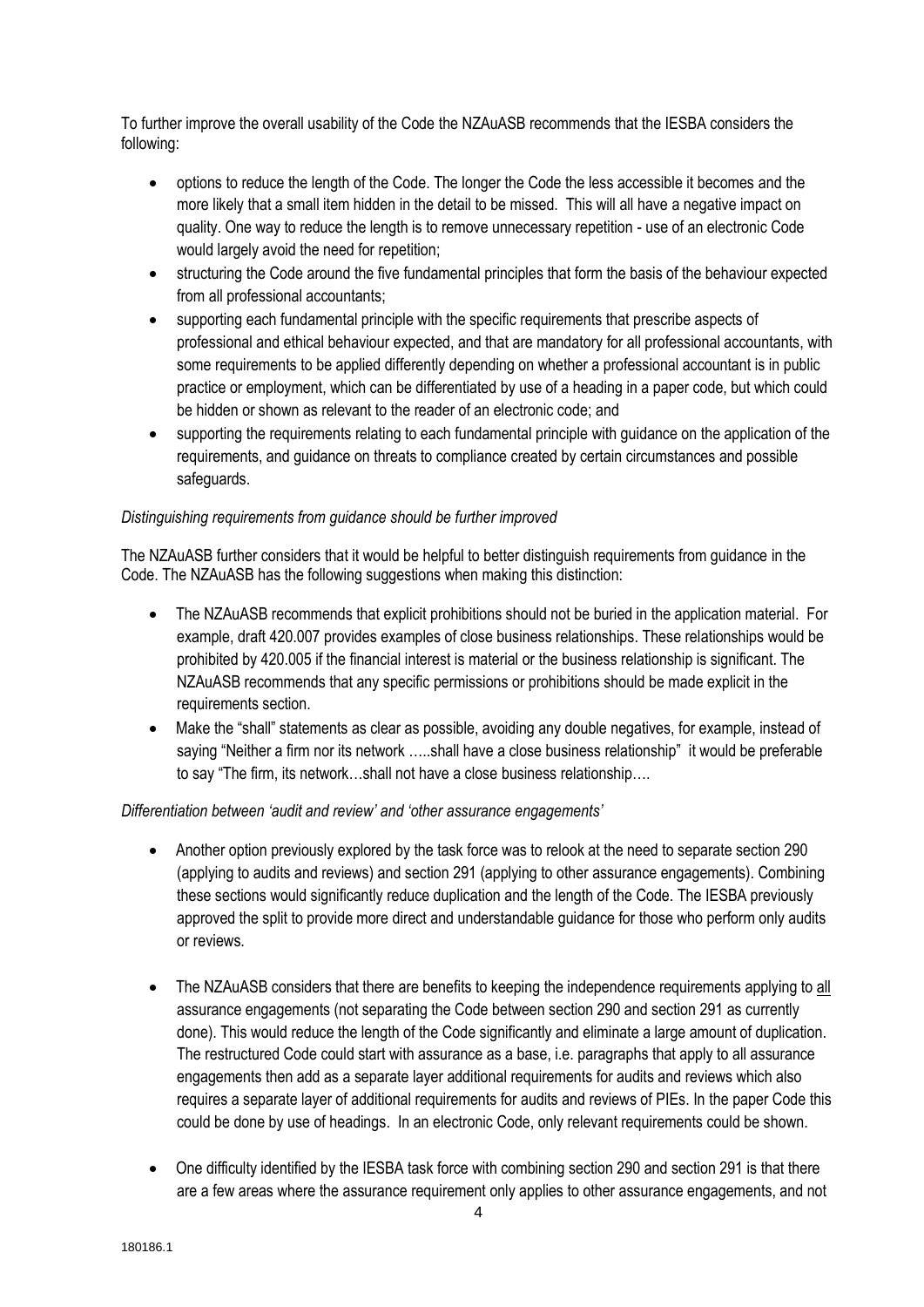to audits and reviews. The NZAuASB considers that there are other formatting options to explore for a paper Code, and that this is not an issue for an electronic Code. For those few paragraphs that only apply to "other assurance engagements", the NZAuASB recommends using a heading making it clear that it applies to other assurance engagements (and have a one off sentence to expand that other assurance engagements excludes audits and reviews in those paragraphs).

• For those provisions that apply only to audits and reviews, the NZAuASB recommends that those requirements should explicitly refer to both an audit and a review.

### *Aligning definitions with the International Standards on Auditing (ISAs)*

The NZAuASB notes that the task force is also considering ways to align the definitions of terms in the Code with the ISA definitions. The NZAuASB is strongly supportive of this initiative.

### *2. Do you believe that the approach outlined in this Consultation Paper, as reflected in the Illustrative Examples would be likely to make the Code more capable of being adopted into laws and regulations, effectively implemented and consistently applied? If not, why not and what other approaches might be taken?*

### Response:

The NZAuASB considers that the primary purpose of the Code is to provide a reference guide to professional accountants to work through ethical conflicts as they arise, rather than a rule book for regulators' to use to enforce compliance. However, the NZAuASB is very supportive of the project to restructure the Code, as the NZAuASB considers that the current structure acts as a barrier to adoption and effective implementation. When restructuring the code, the NZAuASB considers that it is important for the IESBA to retain the conceptual framework approach to the Code. The NZAuASB considers that a robust framework, rather than a rules based approach to Ethics, is the most effective approach to guide professional accountants when facing ethical dilemmas. The NZAuASB supports the approach of a general requirement to comply with the conceptual framework, and in addition identifying requirements that address the specific threats relating to the fundamental principles. Clearly separating the rules from the guidance would assist both professional accountants to apply the Code and other stakeholders wanting to assess performance against the rules and guidance.

### *3. Do you have any comments on the suggestions as to the numbering and ordering of the content of the Code (including reversing the order of extant Part B and Part C), as set out in paragraph 20 of the Consultation Paper?*

### Response:

The NZAuASB's strong preference is for the Code to be structured around the fundamental principles rather than the users. However, should the IESBA proceed with the structure as outlined in the Consultation Paper the NZAuASB agrees that it may be helpful to reverse the order of extant Part B and Part C, if the IESBA continues to retain the Code as a single document rather than breaking it up into smaller standards. The NZAuASB is supportive of separating the independence requirements into its own section/s, with clear cross referencing to the fundamental principle of Objectivity. The NZAuASB further considers that indexing the Code will be helpful and allow for quicker access.

### *4. Do you believe that issuing the provisions in the Code as separate standards or rebranding the Code, for example as International Standards on Ethics, would achieve benefits such as improving the visibility or enforceability of the Code?*

# Response:

The NZAUASB considers that separating the Code into different standards runs the risk of disconnecting ethical principles, and the risk of the professional accountant not being familiar with all the fundamental principles – it is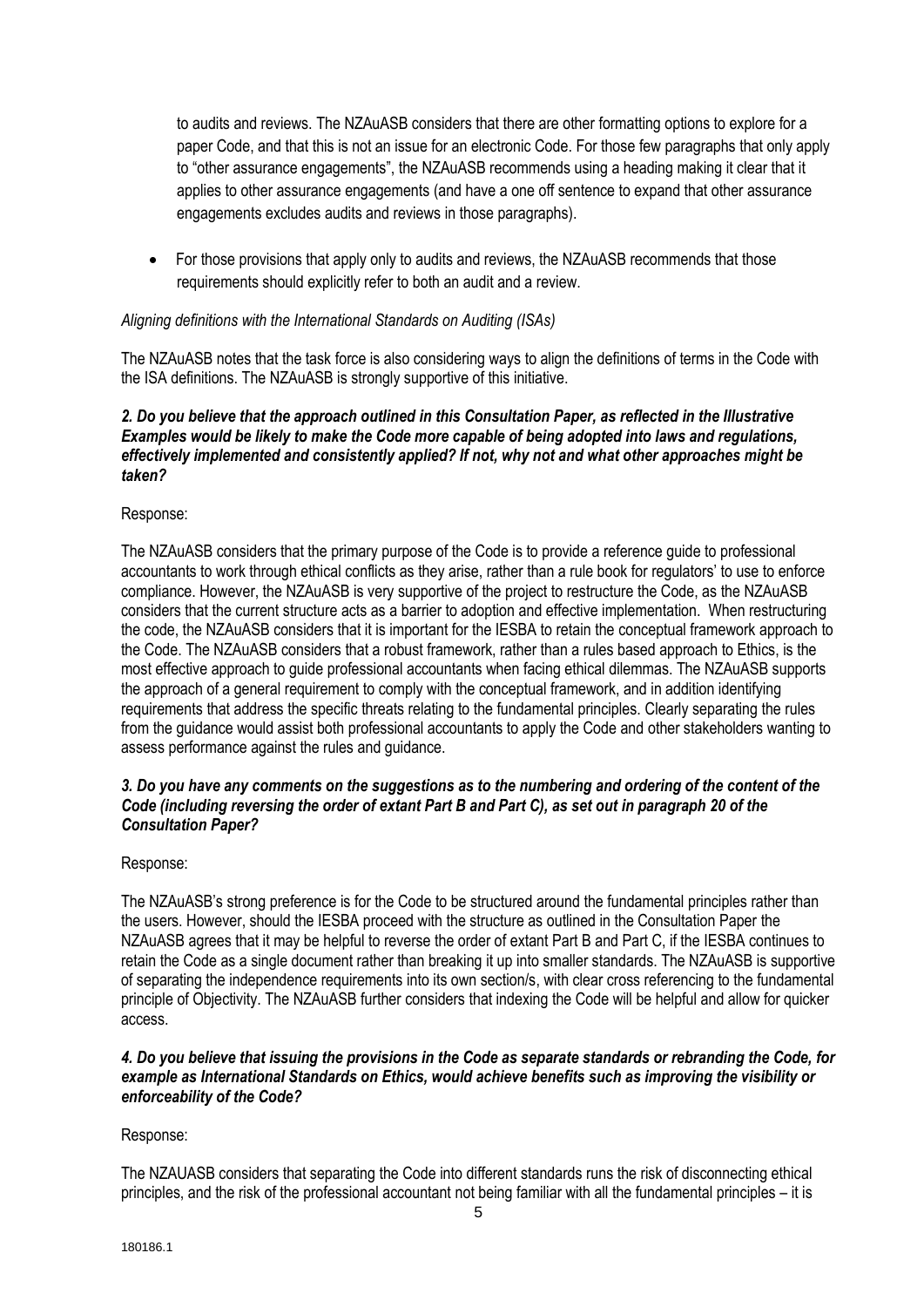considered more accessible if they are kept in one Code. The NZAuASB is supportive of rebranding the Code as International Standards on Ethics.

## *5. Do you believe that the suggestions as to use of language, as reflected in the Illustrative Examples, are helpful? If not, why not?*

Response:

### *Plain English*

The NZAuASB is strongly supportive of exploring additional methods to simplify the drafting conventions used in the Code. The NZAuASB strongly supports improving the clarity of the language used as ways to improve the understandability of the Code, avoiding lengthy and complex sentences, clearly conveying the principle, requirement or guidance, and using an active voice. If a sentence has to be read numerous times and researched in order to understand what it means, this will continue to be a barrier to establishing a user friendly Code.

The NZAuASB encourages the IESBA to find even further ways to improve the readability and drafting convention of the document. The NZAuASB further recommends that the IESBA should explore using additional bullet points for paragraphs that are lengthy (for example paragraph 000.013 in the illustrative examples).

## *Underlined terms*

In the illustrated example outlined in the Consultation Paper, the IESBA has underlined defined terms and included a guide to how terms are used in each section in order to use less words in each paragraph.

For example:

120.000 In this section, the term "professional accountant" refers to:

(a) Professional accountants in business; and

(b) Professional accountants in public practice and the firms within which they practice.

The NZAuASB considers this approach to be helpful as it avoids repetition

### *Use of "audit" to include a "review"*

In the New Zealand equivalent to section 290 of the Code, the term "audit" was amended so that each use of audit was expanded to also refer to a review that is an explicit reference to a "review" each time. The NZAuASB does not consider that it is sufficiently clear that the term "audit" incorporates both types of engagements. The ISAs have specifically used different terms so as not to blur the distinction between these two levels of assurance and the NZAuASB considers that it is better to consistently draw this distinction, and that this needs to be explicit to be clear that a requirement applies to both an audit and a review. Using the term "audit" to encompass both engagements is not user friendly and runs the risk of being misapplied in practice. The NZAuASB recommends that the Code should make it explicit if a provision applies to a review engagement.

## *6. Do you consider it is necessary to clarify responsibility in the Code? If so, do you consider that the illustrative approach to responsibility is an appropriate means to enhance the usability and enforceability of the Code? If not, what other approach would you recommend?*

### Response:

The NZAuASB considers that the Code needs to clarify who is responsible for complying with the Code, and is supportive of all of the ways being explored to clarify the responsibility within firms for compliance with the Code, and the illustrative approach outlined in the Consultation Paper. The NZAuASB considers that each individual